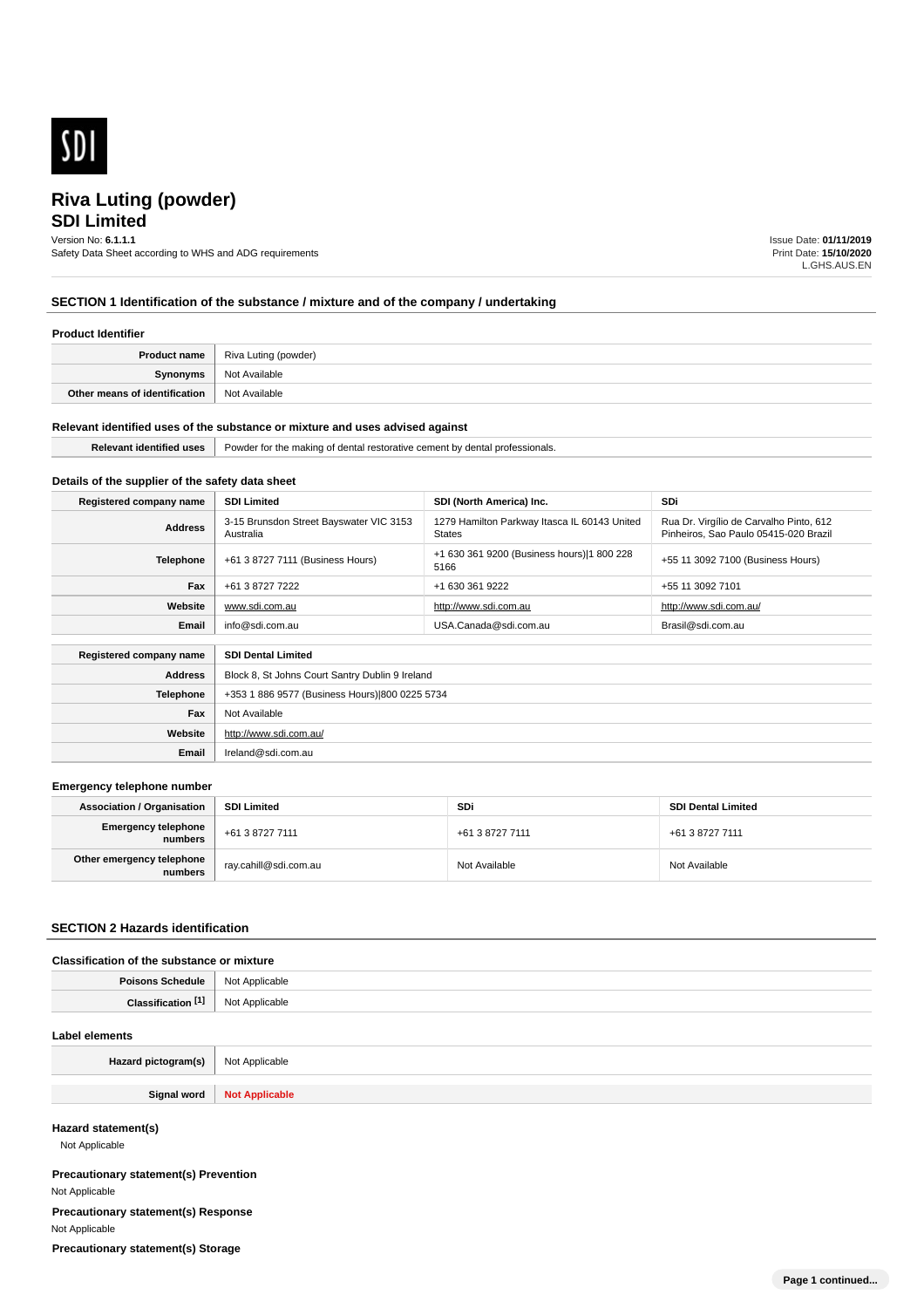### Not Applicable

# **Precautionary statement(s) Disposal**

Not Applicable

# **SECTION 3 Composition / information on ingredients**

### **Substances**

See section below for composition of Mixtures

### **Mixtures**

| <b>CAS No</b> | %[weight] | Name                     |
|---------------|-----------|--------------------------|
| Not Available | 80-90     | glass powder             |
| 9003-01-4     | $10 - 20$ | acrylic acid homopolymer |

### **SECTION 4 First aid measures**

#### **Description of first aid measures**

| <b>Eye Contact</b>  | If this product comes in contact with eyes:<br>▶ Wash out immediately with water.<br>If irritation continues, seek medical attention.<br>Removal of contact lenses after an eye injury should only be undertaken by skilled personnel. |
|---------------------|----------------------------------------------------------------------------------------------------------------------------------------------------------------------------------------------------------------------------------------|
| <b>Skin Contact</b> | If skin or hair contact occurs:<br>Flush skin and hair with running water (and soap if available).<br>Seek medical attention in event of irritation.                                                                                   |
| Inhalation          | If fumes or combustion products are inhaled remove from contaminated area.<br>Seek medical attention.                                                                                                                                  |
| Ingestion           | Immediately give a glass of water.<br>First aid is not generally required. If in doubt, contact a Poisons Information Centre or a doctor.<br>Seek medical attention.                                                                   |

### **Indication of any immediate medical attention and special treatment needed**

Treat symptomatically.

### **SECTION 5 Firefighting measures**

#### **Extinguishing media**

Foam is generally ineffective.

### **Special hazards arising from the substrate or mixture**

**Fire Incompatibility** None known.

### **Advice for firefighters**

| <b>Fire Fighting</b>         | Alert Fire Brigade and tell them location and nature of hazard.<br>▶ Wear breathing apparatus plus protective gloves in the event of a fire.<br>► Prevent, by any means available, spillage from entering drains or water courses.<br>Use fire fighting procedures suitable for surrounding area.<br><b>DO NOT</b> approach containers suspected to be hot.<br>Cool fire exposed containers with water spray from a protected location.<br>If safe to do so, remove containers from path of fire.<br>Equipment should be thoroughly decontaminated after use. |
|------------------------------|---------------------------------------------------------------------------------------------------------------------------------------------------------------------------------------------------------------------------------------------------------------------------------------------------------------------------------------------------------------------------------------------------------------------------------------------------------------------------------------------------------------------------------------------------------------|
| <b>Fire/Explosion Hazard</b> | $\blacktriangleright$ Non combustible.<br>Not considered a significant fire risk, however containers may burn.<br>Decomposes on heating and produces:<br>carbon monoxide (CO)<br>carbon dioxide (CO2)                                                                                                                                                                                                                                                                                                                                                         |
| <b>HAZCHEM</b>               | Not Applicable                                                                                                                                                                                                                                                                                                                                                                                                                                                                                                                                                |

### **SECTION 6 Accidental release measures**

### **Personal precautions, protective equipment and emergency procedures**

See section 8

### **Environmental precautions**

See section 12

### **Methods and material for containment and cleaning up**

| <b>Minor Spills</b> | Clean up all spills immediately.<br>Avoid contact with skin and eyes.<br>Wear impervious gloves and safety glasses.<br>▶ Use dry clean up procedures and avoid generating dust.<br>Vacuum up (consider explosion-proof machines designed to be grounded during storage and use).<br>▶ Do NOT use air hoses for cleaning<br>Place spilled material in clean, dry, sealable, labelled container. |
|---------------------|------------------------------------------------------------------------------------------------------------------------------------------------------------------------------------------------------------------------------------------------------------------------------------------------------------------------------------------------------------------------------------------------|
|---------------------|------------------------------------------------------------------------------------------------------------------------------------------------------------------------------------------------------------------------------------------------------------------------------------------------------------------------------------------------------------------------------------------------|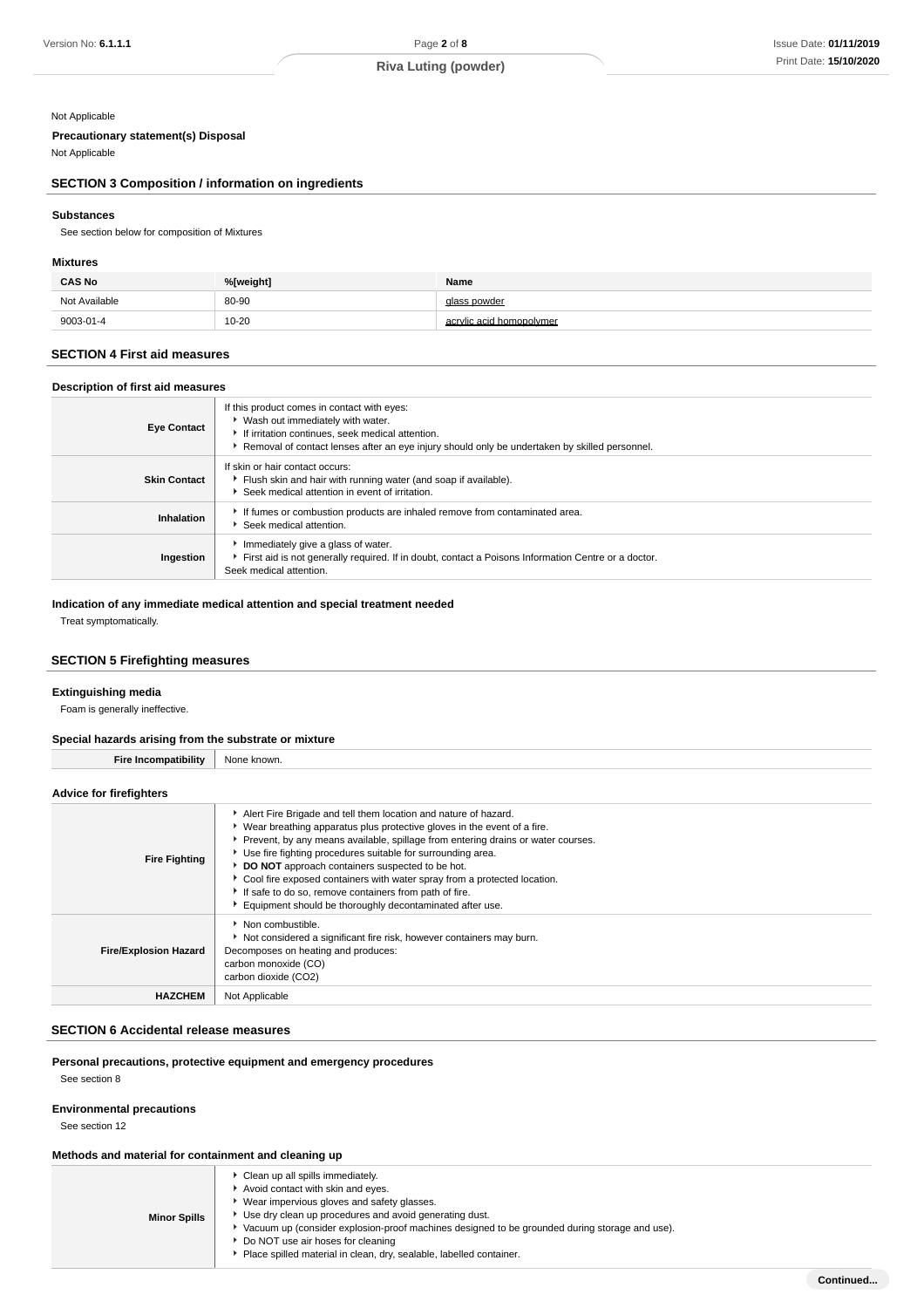| <b>Major Spills</b> | • Clear area of personnel and move upwind.<br>Alert Fire Brigade and tell them location and nature of hazard.<br>Control personal contact with the substance, by using protective equipment and dust respirator.<br>Prevent spillage from entering drains, sewers or water courses.<br>Avoid generating dust.<br>Sweep, shovel up. Recover product wherever possible.<br>• Put residues in labelled plastic bags or other containers for disposal.<br>If contamination of drains or waterways occurs, advise emergency services. |
|---------------------|----------------------------------------------------------------------------------------------------------------------------------------------------------------------------------------------------------------------------------------------------------------------------------------------------------------------------------------------------------------------------------------------------------------------------------------------------------------------------------------------------------------------------------|

Personal Protective Equipment advice is contained in Section 8 of the SDS.

# **SECTION 7 Handling and storage**

| Precautions for safe handling |                                                                                                                                                                                                                                                                                                                                                                                                                                                                                                                                                                                                                                                                                                                   |
|-------------------------------|-------------------------------------------------------------------------------------------------------------------------------------------------------------------------------------------------------------------------------------------------------------------------------------------------------------------------------------------------------------------------------------------------------------------------------------------------------------------------------------------------------------------------------------------------------------------------------------------------------------------------------------------------------------------------------------------------------------------|
| Safe handling                 | Limit all unnecessary personal contact.<br>• Wear protective clothing when risk of exposure occurs.<br>Use in a well-ventilated area.<br>Avoid contact with incompatible materials.<br>▶ When handling, DO NOT eat, drink or smoke.<br>Keep containers securely sealed when not in use.<br>Avoid physical damage to containers.<br>Always wash hands with soap and water after handling.<br>Vork clothes should be laundered separately.<br>▶ Use good occupational work practice.<br>▶ Observe manufacturer's storage and handling recommendations contained within this SDS.<br>Atmosphere should be regularly checked against established exposure standards to ensure safe working conditions are maintained. |
| Other information             | Store in a dry and well ventilated-area, away from heat and sunlight.<br>Do not store in direct sunlight.<br>Store between 5 and 30 deg C.                                                                                                                                                                                                                                                                                                                                                                                                                                                                                                                                                                        |

# **Conditions for safe storage, including any incompatibilities**

| Suitable container             | <b>DO NOT</b> repack. Use containers supplied by manufacturer only.<br>Check that containers are clearly labelled and free from leaks |
|--------------------------------|---------------------------------------------------------------------------------------------------------------------------------------|
| <b>Storage incompatibility</b> | None known                                                                                                                            |

# **SECTION 8 Exposure controls / personal protection**

### **Control parameters**

- **Occupational Exposure Limits (OEL)**
- **INGREDIENT DATA**

### Not Available

### **Emergency Limits**

| Ingredient               | <b>Material name</b> | TEEL-1        | TEEL-2              | TEEL-3        |
|--------------------------|----------------------|---------------|---------------------|---------------|
| Riva Luting (powder)     | Not Available        | Not Available | Not Available       | Not Available |
|                          |                      |               |                     |               |
| Ingredient               | <b>Original IDLH</b> |               | <b>Revised IDLH</b> |               |
| glass powder             | Not Available        |               | Not Available       |               |
| acrylic acid homopolymer | Not Available        |               | Not Available       |               |

| <b>Occupational Exposure Banding</b> |                                                                                                                                                                                                                                                                                                                                                                          |                                         |  |
|--------------------------------------|--------------------------------------------------------------------------------------------------------------------------------------------------------------------------------------------------------------------------------------------------------------------------------------------------------------------------------------------------------------------------|-----------------------------------------|--|
| Ingredient                           | <b>Occupational Exposure Band Rating</b>                                                                                                                                                                                                                                                                                                                                 | <b>Occupational Exposure Band Limit</b> |  |
| acrylic acid homopolymer             |                                                                                                                                                                                                                                                                                                                                                                          | $\leq 0.01$ mg/m <sup>3</sup>           |  |
| Notes:                               | Occupational exposure banding is a process of assigning chemicals into specific categories or bands based on a chemical's potency and the<br>adverse health outcomes associated with exposure. The output of this process is an occupational exposure band (OEB), which corresponds to a<br>range of exposure concentrations that are expected to protect worker health. |                                         |  |

### **MATERIAL DATA**

| <b>Exposure controls</b>            |                                                                                                                                                                                                                                                                                                                                                                                                                                                                                                                                                                                                                                                                                                                                                                                                                                                                                                                                                 |
|-------------------------------------|-------------------------------------------------------------------------------------------------------------------------------------------------------------------------------------------------------------------------------------------------------------------------------------------------------------------------------------------------------------------------------------------------------------------------------------------------------------------------------------------------------------------------------------------------------------------------------------------------------------------------------------------------------------------------------------------------------------------------------------------------------------------------------------------------------------------------------------------------------------------------------------------------------------------------------------------------|
| Appropriate engineering<br>controls | Engineering controls are used to remove a hazard or place a barrier between the worker and the hazard. Well-designed engineering controls can<br>be highly effective in protecting workers and will typically be independent of worker interactions to provide this high level of protection.<br>The basic types of engineering controls are:<br>Process controls which involve changing the way a job activity or process is done to reduce the risk.<br>Enclosure and/or isolation of emission source which keeps a selected hazard "physically" away from the worker and ventilation that strategically<br>"adds" and "removes" air in the work environment. Ventilation can remove or dilute an air contaminant if designed properly. The design of a<br>ventilation system must match the particular process and chemical or contaminant in use.<br>Employers may need to use multiple types of controls to prevent employee overexposure. |
|                                     | Local exhaust ventilation is required where solids are handled as powders or crystals; even when particulates are relatively large, a certain<br>proportion will be powdered by mutual friction.<br>If in spite of local exhaust an adverse concentration of the substance in air could occur, respiratory protection should be considered.<br>Such protection might consist of:<br>(a): particle dust respirators, if necessary, combined with an absorption cartridge;                                                                                                                                                                                                                                                                                                                                                                                                                                                                        |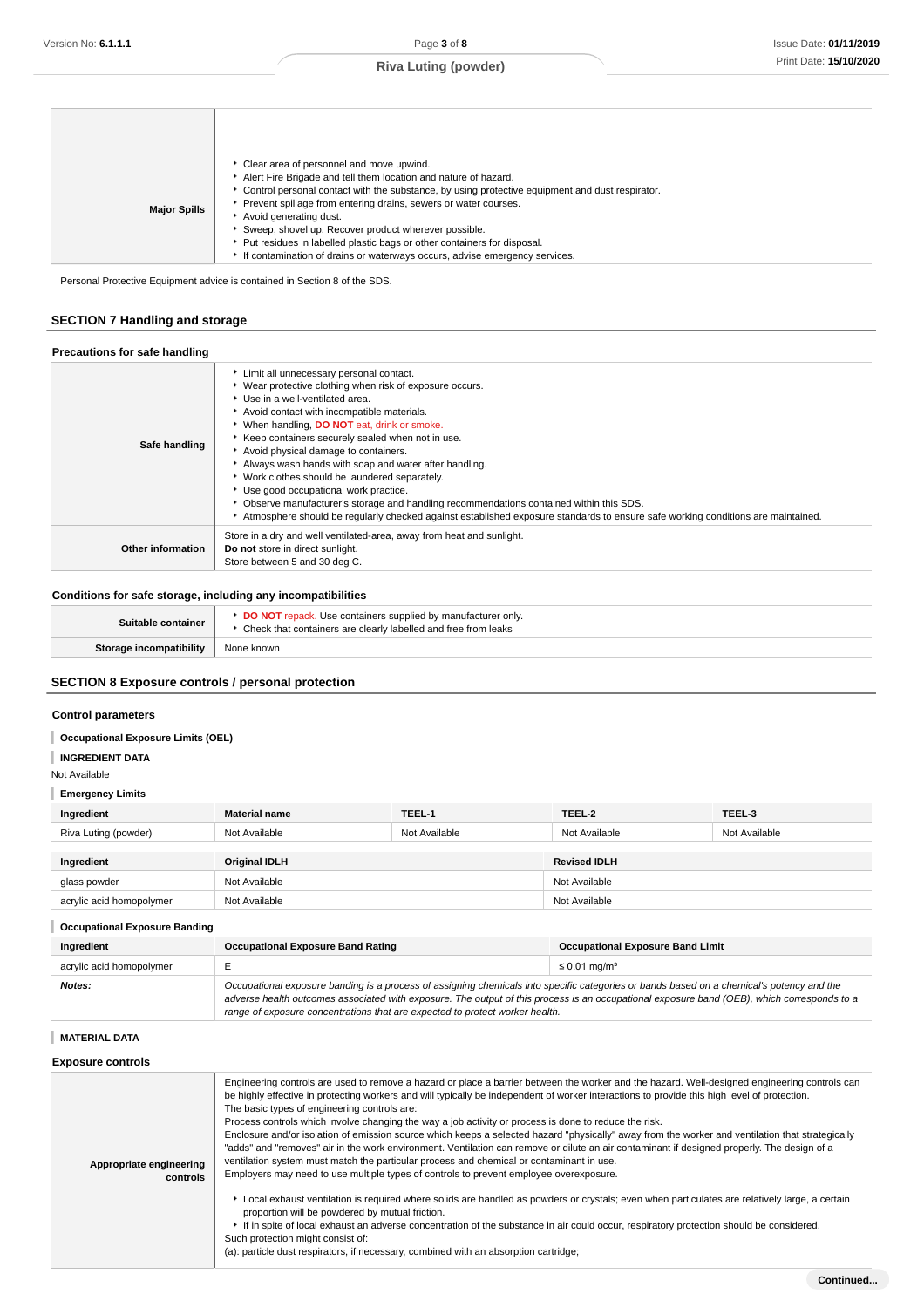|                              | (b): filter respirators with absorption cartridge or canister of the right type;<br>(c): fresh-air hoods or masks.<br>Air contaminants generated in the workplace possess varying "escape" velocities which, in turn, determine the "capture velocities" of fresh<br>circulating air required to effectively remove the contaminant.                                                                                                                                                                                                                                                                                                                                                                                                                                                                                                                                                                                                                         |                                    |  |  |
|------------------------------|--------------------------------------------------------------------------------------------------------------------------------------------------------------------------------------------------------------------------------------------------------------------------------------------------------------------------------------------------------------------------------------------------------------------------------------------------------------------------------------------------------------------------------------------------------------------------------------------------------------------------------------------------------------------------------------------------------------------------------------------------------------------------------------------------------------------------------------------------------------------------------------------------------------------------------------------------------------|------------------------------------|--|--|
|                              | Air Speed:<br>Type of Contaminant:                                                                                                                                                                                                                                                                                                                                                                                                                                                                                                                                                                                                                                                                                                                                                                                                                                                                                                                           |                                    |  |  |
|                              | direct spray, spray painting in shallow booths, drum filling, conveyer loading, crusher dusts, gas discharge (active<br>generation into zone of rapid air motion)                                                                                                                                                                                                                                                                                                                                                                                                                                                                                                                                                                                                                                                                                                                                                                                            | 1-2.5 m/s (200-500<br>f/min.)      |  |  |
|                              | grinding, abrasive blasting, tumbling, high speed wheel generated dusts (released at high initial velocity into zone<br>of very high rapid air motion).                                                                                                                                                                                                                                                                                                                                                                                                                                                                                                                                                                                                                                                                                                                                                                                                      | 2.5-10 m/s (500-2000<br>$f/min.$ ) |  |  |
|                              | Within each range the appropriate value depends on:                                                                                                                                                                                                                                                                                                                                                                                                                                                                                                                                                                                                                                                                                                                                                                                                                                                                                                          |                                    |  |  |
|                              | Lower end of the range                                                                                                                                                                                                                                                                                                                                                                                                                                                                                                                                                                                                                                                                                                                                                                                                                                                                                                                                       | Upper end of the range             |  |  |
|                              | 1: Room air currents minimal or favourable to capture                                                                                                                                                                                                                                                                                                                                                                                                                                                                                                                                                                                                                                                                                                                                                                                                                                                                                                        | 1: Disturbing room air currents    |  |  |
|                              | 2: Contaminants of low toxicity or of nuisance value only.                                                                                                                                                                                                                                                                                                                                                                                                                                                                                                                                                                                                                                                                                                                                                                                                                                                                                                   | 2: Contaminants of high toxicity   |  |  |
|                              | 3: Intermittent, low production.                                                                                                                                                                                                                                                                                                                                                                                                                                                                                                                                                                                                                                                                                                                                                                                                                                                                                                                             | 3: High production, heavy use      |  |  |
|                              | 4: Large hood or large air mass in motion                                                                                                                                                                                                                                                                                                                                                                                                                                                                                                                                                                                                                                                                                                                                                                                                                                                                                                                    | 4: Small hood-local control only   |  |  |
|                              | with the square of distance from the extraction point (in simple cases). Therefore the air speed at the extraction point should be adjusted,<br>accordingly, after reference to distance from the contaminating source. The air velocity at the extraction fan, for example, should be a minimum of<br>4-10 m/s (800-2000 f/min) for extraction of crusher dusts generated 2 metres distant from the extraction point. Other mechanical considerations,<br>producing performance deficits within the extraction apparatus, make it essential that theoretical air velocities are multiplied by factors of 10 or<br>more when extraction systems are installed or used.                                                                                                                                                                                                                                                                                       |                                    |  |  |
| <b>Personal protection</b>   |                                                                                                                                                                                                                                                                                                                                                                                                                                                                                                                                                                                                                                                                                                                                                                                                                                                                                                                                                              |                                    |  |  |
| Eye and face protection      | Safety glasses with side shields<br>Chemical goggles.<br>Contact lenses may pose a special hazard; soft contact lenses may absorb and concentrate irritants. A written policy document, describing<br>the wearing of lenses or restrictions on use, should be created for each workplace or task. This should include a review of lens absorption<br>and adsorption for the class of chemicals in use and an account of injury experience. Medical and first-aid personnel should be trained in<br>their removal and suitable equipment should be readily available. In the event of chemical exposure, begin eye irrigation immediately and<br>remove contact lens as soon as practicable. Lens should be removed at the first signs of eye redness or irritation - lens should be removed in<br>a clean environment only after workers have washed hands thoroughly. [CDC NIOSH Current Intelligence Bulletin 59], [AS/NZS 1336 or<br>national equivalent] |                                    |  |  |
| <b>Skin protection</b>       | See Hand protection below                                                                                                                                                                                                                                                                                                                                                                                                                                                                                                                                                                                                                                                                                                                                                                                                                                                                                                                                    |                                    |  |  |
| <b>Hands/feet protection</b> | ▶ Wear chemical protective gloves, e.g. PVC.<br>▶ Wear safety footwear or safety gumboots, e.g. Rubber<br>▶ Rubber Gloves                                                                                                                                                                                                                                                                                                                                                                                                                                                                                                                                                                                                                                                                                                                                                                                                                                    |                                    |  |  |
| <b>Body protection</b>       | See Other protection below                                                                                                                                                                                                                                                                                                                                                                                                                                                                                                                                                                                                                                                                                                                                                                                                                                                                                                                                   |                                    |  |  |
| Other protection             | No special equipment needed when handling small quantities.<br><b>OTHERWISE:</b><br>• Overalls.<br>Barrier cream.<br>Eyewash unit.                                                                                                                                                                                                                                                                                                                                                                                                                                                                                                                                                                                                                                                                                                                                                                                                                           |                                    |  |  |

### **Respiratory protection**

Particulate. (AS/NZS 1716 & 1715, EN 143:2000 & 149:001, ANSI Z88 or national equivalent)

| <b>Required Minimum Protection Factor</b> | <b>Half-Face Respirator</b> | <b>Full-Face Respirator</b> | <b>Powered Air Respirator</b> |
|-------------------------------------------|-----------------------------|-----------------------------|-------------------------------|
| up to 10 x ES                             | P <sub>1</sub><br>Air-line* |                             | PAPR-P1                       |
| up to $50 \times ES$                      | Air-line**                  | P <sub>2</sub>              | PAPR-P2                       |
| up to $100 \times ES$                     |                             | P <sub>3</sub>              |                               |
|                                           |                             | Air-line*                   | -                             |
| $100 + x ES$                              | ٠                           | Air-line**                  | PAPR-P3                       |

\* - Negative pressure demand \*\* - Continuous flow

A(All classes) = Organic vapours, B AUS or B1 = Acid gasses, B2 = Acid gas or hydrogen cyanide(HCN), B3 = Acid gas or hydrogen cyanide(HCN), E = Sulfur dioxide(SO2), G = Agricultural chemicals, K = Ammonia(NH3), Hg = Mercury, NO = Oxides of nitrogen, MB = Methyl bromide, AX = Low boiling point organic compounds(below 65 degC)

Respirators may be necessary when engineering and administrative controls do not adequately prevent exposures.

The decision to use respiratory protection should be based on professional judgment that takes into account toxicity information, exposure measurement data, and frequency and likelihood of the worker's exposure - ensure users are not subject to high thermal loads which may result in heat stress or distress due to personal protective equipment (powered, positive flow, full face apparatus may be an option).

Published occupational exposure limits, where they exist, will assist in determining the adequacy of the selected respiratory protection. These may be government mandated or vendor recommended.

Certified respirators will be useful for protecting workers from inhalation of particulates when properly selected and fit tested as part of a complete respiratory protection program.

Use approved positive flow mask if significant quantities of dust becomes airborne.

▶ Try to avoid creating dust conditions.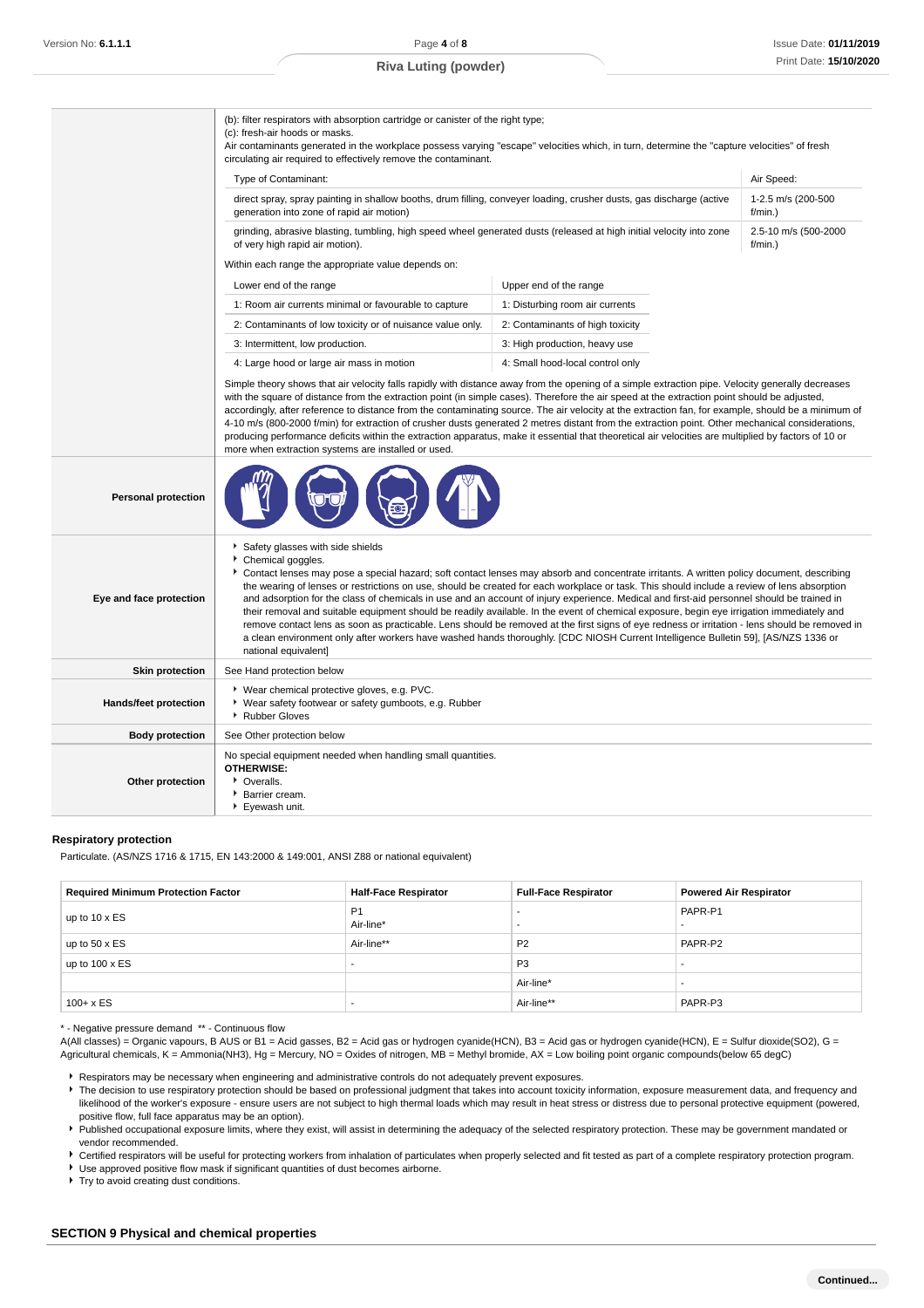# **Information on basic physical and chemical properties**

| Appearance                                      | Fine white powder, insoluble in water. |                                            |                |
|-------------------------------------------------|----------------------------------------|--------------------------------------------|----------------|
|                                                 |                                        |                                            |                |
| <b>Physical state</b>                           | <b>Divided Solid</b>                   | Relative density (Water = 1)               | Not Available  |
| Odour                                           | Not Available                          | Partition coefficient n-octanol<br>/ water | Not Available  |
| <b>Odour threshold</b>                          | Not Available                          | Auto-ignition temperature (°C)             | Not Available  |
| pH (as supplied)                                | Not Available                          | Decomposition temperature                  | Not Available  |
| Melting point / freezing point<br>(°C)          | Not Available                          | Viscosity (cSt)                            | Not Available  |
| Initial boiling point and boiling<br>range (°C) | Not Available                          | Molecular weight (g/mol)                   | Not Applicable |
| Flash point (°C)                                | Not Available                          | <b>Taste</b>                               | Not Available  |
| <b>Evaporation rate</b>                         | Not Available                          | <b>Explosive properties</b>                | Not Available  |
| Flammability                                    | Not Available                          | <b>Oxidising properties</b>                | Not Available  |
| Upper Explosive Limit (%)                       | Not Available                          | Surface Tension (dyn/cm or<br>mN/m         | Not Applicable |
| Lower Explosive Limit (%)                       | Not Available                          | <b>Volatile Component (%vol)</b>           | Not Available  |
| Vapour pressure (kPa)                           | Not Available                          | Gas group                                  | Not Available  |
| Solubility in water                             | Immiscible                             | pH as a solution (1%)                      | Not Available  |
| Vapour density $(Air = 1)$                      | Not Available                          | VOC g/L                                    | Not Available  |

# **SECTION 10 Stability and reactivity**

| Reactivity                                 | See section 7                                                             |
|--------------------------------------------|---------------------------------------------------------------------------|
| <b>Chemical stability</b>                  | Product is considered stable and hazardous polymerisation will not occur. |
| Possibility of hazardous<br>reactions      | See section 7                                                             |
| <b>Conditions to avoid</b>                 | See section 7                                                             |
| Incompatible materials                     | See section 7                                                             |
| <b>Hazardous decomposition</b><br>products | See section 5                                                             |

# **SECTION 11 Toxicological information**

| Information on toxicological effects |                                                                                                                                                                                                                                                                                                                                                                                                                                                                                                                                                                                                                                                                                                                                                                                                                                                                                                                                                                                                                                                                                                                                                                                                                                                                            |                   |  |  |
|--------------------------------------|----------------------------------------------------------------------------------------------------------------------------------------------------------------------------------------------------------------------------------------------------------------------------------------------------------------------------------------------------------------------------------------------------------------------------------------------------------------------------------------------------------------------------------------------------------------------------------------------------------------------------------------------------------------------------------------------------------------------------------------------------------------------------------------------------------------------------------------------------------------------------------------------------------------------------------------------------------------------------------------------------------------------------------------------------------------------------------------------------------------------------------------------------------------------------------------------------------------------------------------------------------------------------|-------------------|--|--|
| Inhaled                              | Limited evidence or practical experience suggests that the material may produce irritation of the respiratory system, in a significant number of<br>individuals, following inhalation. In contrast to most organs, the lung is able to respond to a chemical insult by first removing or neutralising the<br>irritant and then repairing the damage. The repair process, which initially evolved to protect mammalian lungs from foreign matter and antigens,<br>may however, produce further lung damage resulting in the impairment of gas exchange, the primary function of the lungs. Respiratory tract<br>irritation often results in an inflammatory response involving the recruitment and activation of many cell types, mainly derived from the vascular<br>system.<br>Persons with impaired respiratory function, airway diseases and conditions such as emphysema or chronic bronchitis, may incur further disability<br>if excessive concentrations of particulate are inhaled.<br>If prior damage to the circulatory or nervous systems has occurred or if kidney damage has been sustained, proper screenings should be<br>conducted on individuals who may be exposed to further risk if handling and use of the material result<br>in excessive exposures. |                   |  |  |
| Ingestion                            | Accidental ingestion of the material may be damaging to the health of the individual.                                                                                                                                                                                                                                                                                                                                                                                                                                                                                                                                                                                                                                                                                                                                                                                                                                                                                                                                                                                                                                                                                                                                                                                      |                   |  |  |
| <b>Skin Contact</b>                  | Limited evidence exists, or practical experience predicts, that the material either produces inflammation of the skin in a substantial number of<br>individuals following direct contact, and/or produces significant inflammation when applied to the healthy intact skin of animals, for up to four<br>hours, such inflammation being present twenty-four hours or more after the end of the exposure period. Skin irritation may also be present after<br>prolonged or repeated exposure; this may result in a form of contact dermatitis (nonallergic). The dermatitis is often characterised by skin<br>redness (erythema) and swelling (oedema) which may progress to blistering (vesiculation), scaling and thickening of the epidermis. At the<br>microscopic level there may be intercellular oedema of the spongy layer of the skin (spongiosis) and intracellular oedema of the epidermis.                                                                                                                                                                                                                                                                                                                                                                      |                   |  |  |
| Eye                                  | Limited evidence exists, or practical experience suggests, that the material may cause eye irritation in a substantial number of individuals and/or<br>is expected to produce significant ocular lesions which are present twenty-four hours or more after instillation into the eye(s) of experimental<br>animals. Repeated or prolonged eye contact may cause inflammation characterised by temporary redness (similar to windburn) of the conjunctiva<br>(conjunctivitis); temporary impairment of vision and/or other transient eye damage/ulceration may occur.                                                                                                                                                                                                                                                                                                                                                                                                                                                                                                                                                                                                                                                                                                       |                   |  |  |
| <b>Chronic</b>                       | Long-term exposure to the product is not thought to produce chronic effects adverse to health (as classified by EC Directives using animal<br>models); nevertheless exposure by all routes should be minimised as a matter of course.<br>Long term exposure to high dust concentrations may cause changes in lung function (i.e. pneumoconiosis) caused by particles less than 0.5<br>micron penetrating and remaining in the lung. A prime symptom is breathlessness. Lung shadows show on X-ray.                                                                                                                                                                                                                                                                                                                                                                                                                                                                                                                                                                                                                                                                                                                                                                         |                   |  |  |
|                                      | <b>TOXICITY</b>                                                                                                                                                                                                                                                                                                                                                                                                                                                                                                                                                                                                                                                                                                                                                                                                                                                                                                                                                                                                                                                                                                                                                                                                                                                            | <b>IRRITATION</b> |  |  |
| <b>Riva Luting (powder)</b>          | Not Available                                                                                                                                                                                                                                                                                                                                                                                                                                                                                                                                                                                                                                                                                                                                                                                                                                                                                                                                                                                                                                                                                                                                                                                                                                                              | Not Available     |  |  |
|                                      | <b>TOXICITY</b>                                                                                                                                                                                                                                                                                                                                                                                                                                                                                                                                                                                                                                                                                                                                                                                                                                                                                                                                                                                                                                                                                                                                                                                                                                                            | <b>IRRITATION</b> |  |  |
| glass powder                         | Not Available                                                                                                                                                                                                                                                                                                                                                                                                                                                                                                                                                                                                                                                                                                                                                                                                                                                                                                                                                                                                                                                                                                                                                                                                                                                              | Not Available     |  |  |
|                                      |                                                                                                                                                                                                                                                                                                                                                                                                                                                                                                                                                                                                                                                                                                                                                                                                                                                                                                                                                                                                                                                                                                                                                                                                                                                                            | Continued         |  |  |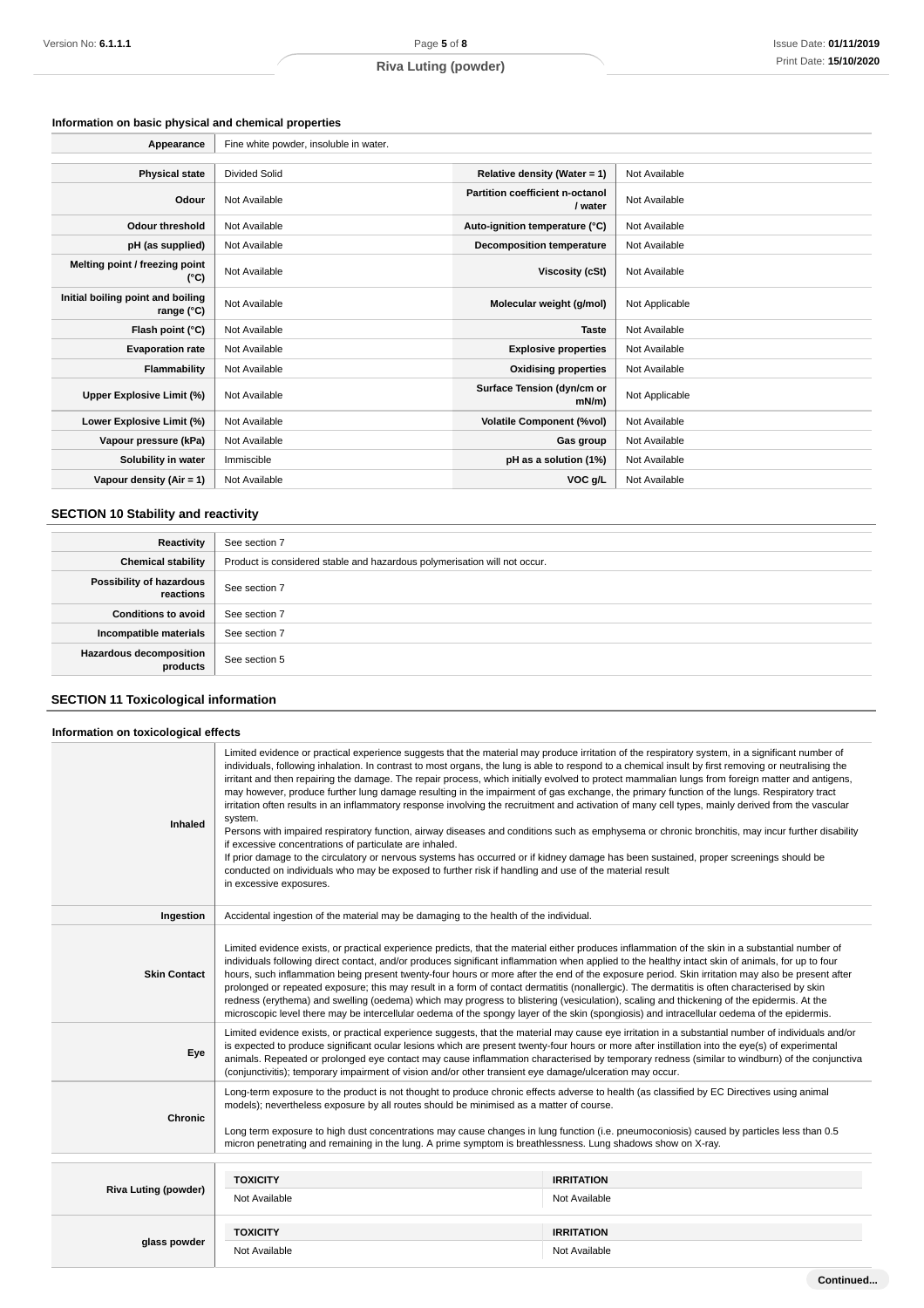|                                           | <b>TOXICITY</b>                                                                                                                                                                                                                                                                                                                                                                                                                                                                                                                                                                                                                                                                                                                                                                                                                                                                                                                                                                                                                                                                                                                                                                                                                                                                                                                                                                                                                                                                                                                                                                                                                                                                                                                                                                                                                                                                                                                                                                                                                                                                                                                                                                                                                                                                                                                                                                                                                                                                                                                                                                                                                                                                                                                                                                                                                                                                                                                                                                                                                                                                                                                                                                                                                                                                                                                                                                                                                                                                                                                                                                                                                                                                                                                                                                                                                                                                                                                                                                                                                                                                                                                                                                                                                                                                                                                                                                                                                                                                                                                                                                                                                                                                                                                                                                                                                                                                                                                                                                                                                                                                                                                                                                                                                                                                                                                                                                                                                                                                                                                                                                                                                                                                                                                                                                                                                                                                                                                                                                                                                                                                                                                                                                                                                                                                                                                                                                                                                                                                                                                                                                                                                                                                                                                                                                                                                                                                                                                                                                                                                                                                                                                                                                                                                                                                                                                                                                                                                                                                                                                                                                                                                                                                                                                                                                                                                 | <b>IRRITATION</b>               |                                                       |  |
|-------------------------------------------|---------------------------------------------------------------------------------------------------------------------------------------------------------------------------------------------------------------------------------------------------------------------------------------------------------------------------------------------------------------------------------------------------------------------------------------------------------------------------------------------------------------------------------------------------------------------------------------------------------------------------------------------------------------------------------------------------------------------------------------------------------------------------------------------------------------------------------------------------------------------------------------------------------------------------------------------------------------------------------------------------------------------------------------------------------------------------------------------------------------------------------------------------------------------------------------------------------------------------------------------------------------------------------------------------------------------------------------------------------------------------------------------------------------------------------------------------------------------------------------------------------------------------------------------------------------------------------------------------------------------------------------------------------------------------------------------------------------------------------------------------------------------------------------------------------------------------------------------------------------------------------------------------------------------------------------------------------------------------------------------------------------------------------------------------------------------------------------------------------------------------------------------------------------------------------------------------------------------------------------------------------------------------------------------------------------------------------------------------------------------------------------------------------------------------------------------------------------------------------------------------------------------------------------------------------------------------------------------------------------------------------------------------------------------------------------------------------------------------------------------------------------------------------------------------------------------------------------------------------------------------------------------------------------------------------------------------------------------------------------------------------------------------------------------------------------------------------------------------------------------------------------------------------------------------------------------------------------------------------------------------------------------------------------------------------------------------------------------------------------------------------------------------------------------------------------------------------------------------------------------------------------------------------------------------------------------------------------------------------------------------------------------------------------------------------------------------------------------------------------------------------------------------------------------------------------------------------------------------------------------------------------------------------------------------------------------------------------------------------------------------------------------------------------------------------------------------------------------------------------------------------------------------------------------------------------------------------------------------------------------------------------------------------------------------------------------------------------------------------------------------------------------------------------------------------------------------------------------------------------------------------------------------------------------------------------------------------------------------------------------------------------------------------------------------------------------------------------------------------------------------------------------------------------------------------------------------------------------------------------------------------------------------------------------------------------------------------------------------------------------------------------------------------------------------------------------------------------------------------------------------------------------------------------------------------------------------------------------------------------------------------------------------------------------------------------------------------------------------------------------------------------------------------------------------------------------------------------------------------------------------------------------------------------------------------------------------------------------------------------------------------------------------------------------------------------------------------------------------------------------------------------------------------------------------------------------------------------------------------------------------------------------------------------------------------------------------------------------------------------------------------------------------------------------------------------------------------------------------------------------------------------------------------------------------------------------------------------------------------------------------------------------------------------------------------------------------------------------------------------------------------------------------------------------------------------------------------------------------------------------------------------------------------------------------------------------------------------------------------------------------------------------------------------------------------------------------------------------------------------------------------------------------------------------------------------------------------------------------------------------------------------------------------------------------------------------------------------------------------------------------------------------------------------------------------------------------------------------------------------------------------------------------------------------------------------------------------------------------------------------------------------------------------------------------------------------------------------------------------------------------------------------------------------------------------------------------------------------------------------------------------------------------------------------------------------------------------------------------------------------------------------------------------------------------------------------------------------------------------------------------------------------------------------------------------------------------------|---------------------------------|-------------------------------------------------------|--|
| acrylic acid homopolymer                  | Not Available                                                                                                                                                                                                                                                                                                                                                                                                                                                                                                                                                                                                                                                                                                                                                                                                                                                                                                                                                                                                                                                                                                                                                                                                                                                                                                                                                                                                                                                                                                                                                                                                                                                                                                                                                                                                                                                                                                                                                                                                                                                                                                                                                                                                                                                                                                                                                                                                                                                                                                                                                                                                                                                                                                                                                                                                                                                                                                                                                                                                                                                                                                                                                                                                                                                                                                                                                                                                                                                                                                                                                                                                                                                                                                                                                                                                                                                                                                                                                                                                                                                                                                                                                                                                                                                                                                                                                                                                                                                                                                                                                                                                                                                                                                                                                                                                                                                                                                                                                                                                                                                                                                                                                                                                                                                                                                                                                                                                                                                                                                                                                                                                                                                                                                                                                                                                                                                                                                                                                                                                                                                                                                                                                                                                                                                                                                                                                                                                                                                                                                                                                                                                                                                                                                                                                                                                                                                                                                                                                                                                                                                                                                                                                                                                                                                                                                                                                                                                                                                                                                                                                                                                                                                                                                                                                                                                                   |                                 | Eye: adverse effect observed (irreversible damage)[1] |  |
|                                           |                                                                                                                                                                                                                                                                                                                                                                                                                                                                                                                                                                                                                                                                                                                                                                                                                                                                                                                                                                                                                                                                                                                                                                                                                                                                                                                                                                                                                                                                                                                                                                                                                                                                                                                                                                                                                                                                                                                                                                                                                                                                                                                                                                                                                                                                                                                                                                                                                                                                                                                                                                                                                                                                                                                                                                                                                                                                                                                                                                                                                                                                                                                                                                                                                                                                                                                                                                                                                                                                                                                                                                                                                                                                                                                                                                                                                                                                                                                                                                                                                                                                                                                                                                                                                                                                                                                                                                                                                                                                                                                                                                                                                                                                                                                                                                                                                                                                                                                                                                                                                                                                                                                                                                                                                                                                                                                                                                                                                                                                                                                                                                                                                                                                                                                                                                                                                                                                                                                                                                                                                                                                                                                                                                                                                                                                                                                                                                                                                                                                                                                                                                                                                                                                                                                                                                                                                                                                                                                                                                                                                                                                                                                                                                                                                                                                                                                                                                                                                                                                                                                                                                                                                                                                                                                                                                                                                                 |                                 | Skin: no adverse effect observed (not irritating)[1]  |  |
| Legend:                                   | 1. Value obtained from Europe ECHA Registered Substances - Acute toxicity 2.* Value obtained from manufacturer's SDS. Unless otherwise<br>specified data extracted from RTECS - Register of Toxic Effect of chemical Substances                                                                                                                                                                                                                                                                                                                                                                                                                                                                                                                                                                                                                                                                                                                                                                                                                                                                                                                                                                                                                                                                                                                                                                                                                                                                                                                                                                                                                                                                                                                                                                                                                                                                                                                                                                                                                                                                                                                                                                                                                                                                                                                                                                                                                                                                                                                                                                                                                                                                                                                                                                                                                                                                                                                                                                                                                                                                                                                                                                                                                                                                                                                                                                                                                                                                                                                                                                                                                                                                                                                                                                                                                                                                                                                                                                                                                                                                                                                                                                                                                                                                                                                                                                                                                                                                                                                                                                                                                                                                                                                                                                                                                                                                                                                                                                                                                                                                                                                                                                                                                                                                                                                                                                                                                                                                                                                                                                                                                                                                                                                                                                                                                                                                                                                                                                                                                                                                                                                                                                                                                                                                                                                                                                                                                                                                                                                                                                                                                                                                                                                                                                                                                                                                                                                                                                                                                                                                                                                                                                                                                                                                                                                                                                                                                                                                                                                                                                                                                                                                                                                                                                                                 |                                 |                                                       |  |
| glass powder                              | No significant acute toxicological data identified in literature search.                                                                                                                                                                                                                                                                                                                                                                                                                                                                                                                                                                                                                                                                                                                                                                                                                                                                                                                                                                                                                                                                                                                                                                                                                                                                                                                                                                                                                                                                                                                                                                                                                                                                                                                                                                                                                                                                                                                                                                                                                                                                                                                                                                                                                                                                                                                                                                                                                                                                                                                                                                                                                                                                                                                                                                                                                                                                                                                                                                                                                                                                                                                                                                                                                                                                                                                                                                                                                                                                                                                                                                                                                                                                                                                                                                                                                                                                                                                                                                                                                                                                                                                                                                                                                                                                                                                                                                                                                                                                                                                                                                                                                                                                                                                                                                                                                                                                                                                                                                                                                                                                                                                                                                                                                                                                                                                                                                                                                                                                                                                                                                                                                                                                                                                                                                                                                                                                                                                                                                                                                                                                                                                                                                                                                                                                                                                                                                                                                                                                                                                                                                                                                                                                                                                                                                                                                                                                                                                                                                                                                                                                                                                                                                                                                                                                                                                                                                                                                                                                                                                                                                                                                                                                                                                                                        |                                 |                                                       |  |
| <b>ACRYLIC ACID</b><br><b>HOMOPOLYMER</b> | Asthma-like symptoms may continue for months or even years after exposure to the material ceases. This may be due to a non-allergenic<br>condition known as reactive airways dysfunction syndrome (RADS) which can occur following exposure to high levels of highly irritating<br>compound. Key criteria for the diagnosis of RADS include the absence of preceding respiratory disease, in a non-atopic individual, with abrupt<br>onset of persistent asthma-like symptoms within minutes to hours of a documented exposure to the irritant. A reversible airflow pattern, on<br>spirometry, with the presence of moderate to severe bronchial hyperreactivity on methacholine challenge testing and the lack of minimal<br>lymphocytic inflammation, without eosinophilia, have also been included in the criteria for diagnosis of RADS. RADS (or asthma) following an<br>irritating inhalation is an infrequent disorder with rates related to the concentration of and duration of exposure to the irritating substance.<br>Industrial bronchitis, on the other hand, is a disorder that occurs as result of exposure due to high concentrations of irritating substance (often<br>particulate in nature) and is completely reversible after exposure ceases. The disorder is characterised by dyspnea, cough and mucus<br>production.<br>Polycarboxylates are of low toxicity by all exposure routes examined.<br>Homopolymers(P-AA) are of low acute toxicity to the rat (LD50 > 5 g/kg bw/d) and are not irritating to the rabbit's skin and, at the most, slightly<br>irritating to the eye. Further P-AA has no sensitising potential.<br>The adverse effect after repeated inhalation dosing (91-d/rat) was a mild, reversible pulmonary irritation. This effect is considered as not<br>substance related owing to the physical property of the respirable dust, which caused local and not systemic lung effects.<br>There was neither evidence for a genotoxic potential of PAA using a variety of genetic endpoints in-vitro and in-vivo, nor for developmental<br>toxicity or reprotoxicity in the rat. Based upon the available data, it is considered that exposure to polycarboxylates does not imply any<br>particular hazard to humans<br>The Cosmetic Ingredient Review (CIR) Expert Panel noted that these crosslinked alkyl acrylates are macromolecules that are not expected to<br>pass through the stratum corneum of the skin, so significant dermal absorption is not expected. Therefore, topically applied cosmetics are not<br>expected to result in systemic or reproductive and developmental toxicity or to have genotoxic or carcinogenic effects upon use.<br>The Panel noted that cosmetic products containing these ingredients are reportedly used around the eyes, on the lips, and on other mucous<br>membranes. Thus, crosslinked alkyl acrylates could be absorbed systemically through the relatively moist,n stratum cornea of the conjunctiva,<br>lips, and other mucous membranes, and through ingestion when applied to the lips. However, the Panel noted that any absorption through healthy<br>intact mucous membranes is likely to be not significant, primarily because of the relatively large molecular sizes. Furthermore, the chemically<br>inert nature of the polymers precludes degradation to smaller absorbable species.<br>Absorption of the polymers and their residual monomers in cosmetic products also would be limited after application to the lips or eye area based<br>on the relatively small fractions of the applied products that might be inadvertently ingested or make direct contact with the conjunctiva.<br>The Carbomers (Carbopols) are synthetic, high molecular weight, nonlinear polymers of acrylic acid, cross-linked with a polyalkenyl polyether.<br>The Carbomer polymers are used in cosmetics and emulsifying agents at concentrations up to 50%. Acute oral animal studies showed that<br>Carbomers-910, -934, -934P, -940, and -941 have low toxicities when ingested. Rabbits showed minimal skin irritation and zero to moderate eye<br>irritation when tested with Carbomers-910 and -934. Subchronic feeding of rats and dogs with Carbomer-934 in the diet resulted in lower than<br>normal body weights, but no pathological changes were observed. Dogs chronically fed Carbomer-934P manifested gastrointestinal irritation and<br>marked pigment deposition within Kupffer cells of the liver. Clinical studies with Carbomers showed that these polymers have low potential for<br>skin irritation and sensitization at concentrations up to 100%. Carbomer-934 demonstrated low potential for phototoxicity and photo-contact<br>allergenicity. On the basis of the available information presented and as qualified in the report, it is concluded that the Carbomers are safe as<br>cosmetic ingredients.<br>Little toxicity data is available for acrylic crosspolymers; the acute dermal and oral toxicity data that were found indicated that these ingredients<br>are not very toxic. The little genotoxicity data that were available reported negative results in Ames tests. Carcinogenicity data were not found in<br>the published literature for the polymers, but data were available for the monomers.<br>In an alternative method study, acrylates/vinyl neodecanoate crosspolymer was predicted to be a non-irritant. The non-human studies reported<br>no to slight irritation with undiluted and weak sensitization with 2% aq., acrylates/C10-30 alkyl acrylate crosspolymer, no irritation with acrylates<br>crosspolymer at 30% in olive oil, and no irritation or sensitization with sodium acrylates crosspolymer-2 (concentration not specified). Mostly,<br>human testing with undiluted acrylates/C10-30 alkyl acrylate crosspolymer, acrylates crosspolymer, and acrylates/ethylhexyl acrylate<br>crosspolymer, up to 2.5% aq. acrylates/vinyl isodecanoate crosspolymer, 1% aq. dilutions of formulations containing 2% acrylates/vinyl<br>neodecanoate crosspolymer, and formulations containing up to 2.6% lauryl methacrylate/glycol dimethacrylate crosspolymers do not indicate any<br>dermal irritation or sensitization. The only exception was a weak irritant response noted during an intensified Shelanski human repeated insult<br>patch test (HRIPT) with undiluted acrylates/C10-30 alkyl acrylate crosspolymer.<br>Alternative test methods for ocular irritation indicated that acrylates/vinyl isodecanoate crosspolymer and a formulation containing 1% lauryl<br>methacrylate/glycol dimethacrylate crosspolymer are not likely ocular irritants. In studies using rabbits, undiluted acrylates/C10-30 alkyl acrylate<br>crosspolymer produced minimal to moderate irritation, and it was considered a borderline irritant in unrinsed rabbit eyes. Acrylates crosspolymer,<br>at 50% in olive oil, and sodium acrylates crosspolymer-2 did not appear to be ocular irritants in rabbit eyes. Two different risk assessments<br>evaluating the carcinogenic endpoint for benzene that may be present in acrylates/C10-30 alkyl acrylates crosspolymer resulted in different<br>lifetime risk. One found that the risk was within the range associated with a 10exp 6 cancer risk, while the other reported a 20-fold greater risk.<br>Final Safety Assessment: Crosslinked Alkyl Acrylates as Used in Cosmetics. Nov 2011<br>Cosmetic Ingredient Review (CIR) Expert Panel<br>http://ntp.niehs.nih.gov/ntp/roc/nominations/2013/publiccomm/attachmentcir_508.pdf<br>The substance is classified by IARC as Group 3:<br><b>NOT</b> classifiable as to its carcinogenicity to humans.<br>Evidence of carcinogenicity may be inadequate or limited in animal testing. |                                 |                                                       |  |
| <b>Acute Toxicity</b>                     | ×<br>×<br>Carcinogenicity                                                                                                                                                                                                                                                                                                                                                                                                                                                                                                                                                                                                                                                                                                                                                                                                                                                                                                                                                                                                                                                                                                                                                                                                                                                                                                                                                                                                                                                                                                                                                                                                                                                                                                                                                                                                                                                                                                                                                                                                                                                                                                                                                                                                                                                                                                                                                                                                                                                                                                                                                                                                                                                                                                                                                                                                                                                                                                                                                                                                                                                                                                                                                                                                                                                                                                                                                                                                                                                                                                                                                                                                                                                                                                                                                                                                                                                                                                                                                                                                                                                                                                                                                                                                                                                                                                                                                                                                                                                                                                                                                                                                                                                                                                                                                                                                                                                                                                                                                                                                                                                                                                                                                                                                                                                                                                                                                                                                                                                                                                                                                                                                                                                                                                                                                                                                                                                                                                                                                                                                                                                                                                                                                                                                                                                                                                                                                                                                                                                                                                                                                                                                                                                                                                                                                                                                                                                                                                                                                                                                                                                                                                                                                                                                                                                                                                                                                                                                                                                                                                                                                                                                                                                                                                                                                                                                       |                                 |                                                       |  |
| <b>Skin Irritation/Corrosion</b>          | ×                                                                                                                                                                                                                                                                                                                                                                                                                                                                                                                                                                                                                                                                                                                                                                                                                                                                                                                                                                                                                                                                                                                                                                                                                                                                                                                                                                                                                                                                                                                                                                                                                                                                                                                                                                                                                                                                                                                                                                                                                                                                                                                                                                                                                                                                                                                                                                                                                                                                                                                                                                                                                                                                                                                                                                                                                                                                                                                                                                                                                                                                                                                                                                                                                                                                                                                                                                                                                                                                                                                                                                                                                                                                                                                                                                                                                                                                                                                                                                                                                                                                                                                                                                                                                                                                                                                                                                                                                                                                                                                                                                                                                                                                                                                                                                                                                                                                                                                                                                                                                                                                                                                                                                                                                                                                                                                                                                                                                                                                                                                                                                                                                                                                                                                                                                                                                                                                                                                                                                                                                                                                                                                                                                                                                                                                                                                                                                                                                                                                                                                                                                                                                                                                                                                                                                                                                                                                                                                                                                                                                                                                                                                                                                                                                                                                                                                                                                                                                                                                                                                                                                                                                                                                                                                                                                                                                               | <b>Reproductivity</b>           | ×                                                     |  |
| <b>Serious Eye Damage/Irritation</b>      | ×                                                                                                                                                                                                                                                                                                                                                                                                                                                                                                                                                                                                                                                                                                                                                                                                                                                                                                                                                                                                                                                                                                                                                                                                                                                                                                                                                                                                                                                                                                                                                                                                                                                                                                                                                                                                                                                                                                                                                                                                                                                                                                                                                                                                                                                                                                                                                                                                                                                                                                                                                                                                                                                                                                                                                                                                                                                                                                                                                                                                                                                                                                                                                                                                                                                                                                                                                                                                                                                                                                                                                                                                                                                                                                                                                                                                                                                                                                                                                                                                                                                                                                                                                                                                                                                                                                                                                                                                                                                                                                                                                                                                                                                                                                                                                                                                                                                                                                                                                                                                                                                                                                                                                                                                                                                                                                                                                                                                                                                                                                                                                                                                                                                                                                                                                                                                                                                                                                                                                                                                                                                                                                                                                                                                                                                                                                                                                                                                                                                                                                                                                                                                                                                                                                                                                                                                                                                                                                                                                                                                                                                                                                                                                                                                                                                                                                                                                                                                                                                                                                                                                                                                                                                                                                                                                                                                                               | <b>STOT - Single Exposure</b>   | ×                                                     |  |
| <b>Respiratory or Skin</b>                |                                                                                                                                                                                                                                                                                                                                                                                                                                                                                                                                                                                                                                                                                                                                                                                                                                                                                                                                                                                                                                                                                                                                                                                                                                                                                                                                                                                                                                                                                                                                                                                                                                                                                                                                                                                                                                                                                                                                                                                                                                                                                                                                                                                                                                                                                                                                                                                                                                                                                                                                                                                                                                                                                                                                                                                                                                                                                                                                                                                                                                                                                                                                                                                                                                                                                                                                                                                                                                                                                                                                                                                                                                                                                                                                                                                                                                                                                                                                                                                                                                                                                                                                                                                                                                                                                                                                                                                                                                                                                                                                                                                                                                                                                                                                                                                                                                                                                                                                                                                                                                                                                                                                                                                                                                                                                                                                                                                                                                                                                                                                                                                                                                                                                                                                                                                                                                                                                                                                                                                                                                                                                                                                                                                                                                                                                                                                                                                                                                                                                                                                                                                                                                                                                                                                                                                                                                                                                                                                                                                                                                                                                                                                                                                                                                                                                                                                                                                                                                                                                                                                                                                                                                                                                                                                                                                                                                 |                                 |                                                       |  |
| sensitisation                             | ×                                                                                                                                                                                                                                                                                                                                                                                                                                                                                                                                                                                                                                                                                                                                                                                                                                                                                                                                                                                                                                                                                                                                                                                                                                                                                                                                                                                                                                                                                                                                                                                                                                                                                                                                                                                                                                                                                                                                                                                                                                                                                                                                                                                                                                                                                                                                                                                                                                                                                                                                                                                                                                                                                                                                                                                                                                                                                                                                                                                                                                                                                                                                                                                                                                                                                                                                                                                                                                                                                                                                                                                                                                                                                                                                                                                                                                                                                                                                                                                                                                                                                                                                                                                                                                                                                                                                                                                                                                                                                                                                                                                                                                                                                                                                                                                                                                                                                                                                                                                                                                                                                                                                                                                                                                                                                                                                                                                                                                                                                                                                                                                                                                                                                                                                                                                                                                                                                                                                                                                                                                                                                                                                                                                                                                                                                                                                                                                                                                                                                                                                                                                                                                                                                                                                                                                                                                                                                                                                                                                                                                                                                                                                                                                                                                                                                                                                                                                                                                                                                                                                                                                                                                                                                                                                                                                                                               | <b>STOT - Repeated Exposure</b> | ×                                                     |  |

**Mutagenicity X Aspiration Hazard** 

**Legend:**  $\mathbf{X}$  – Data either not available or does not fill the criteria for classification – Data available to make classification

 $\pmb{\times}$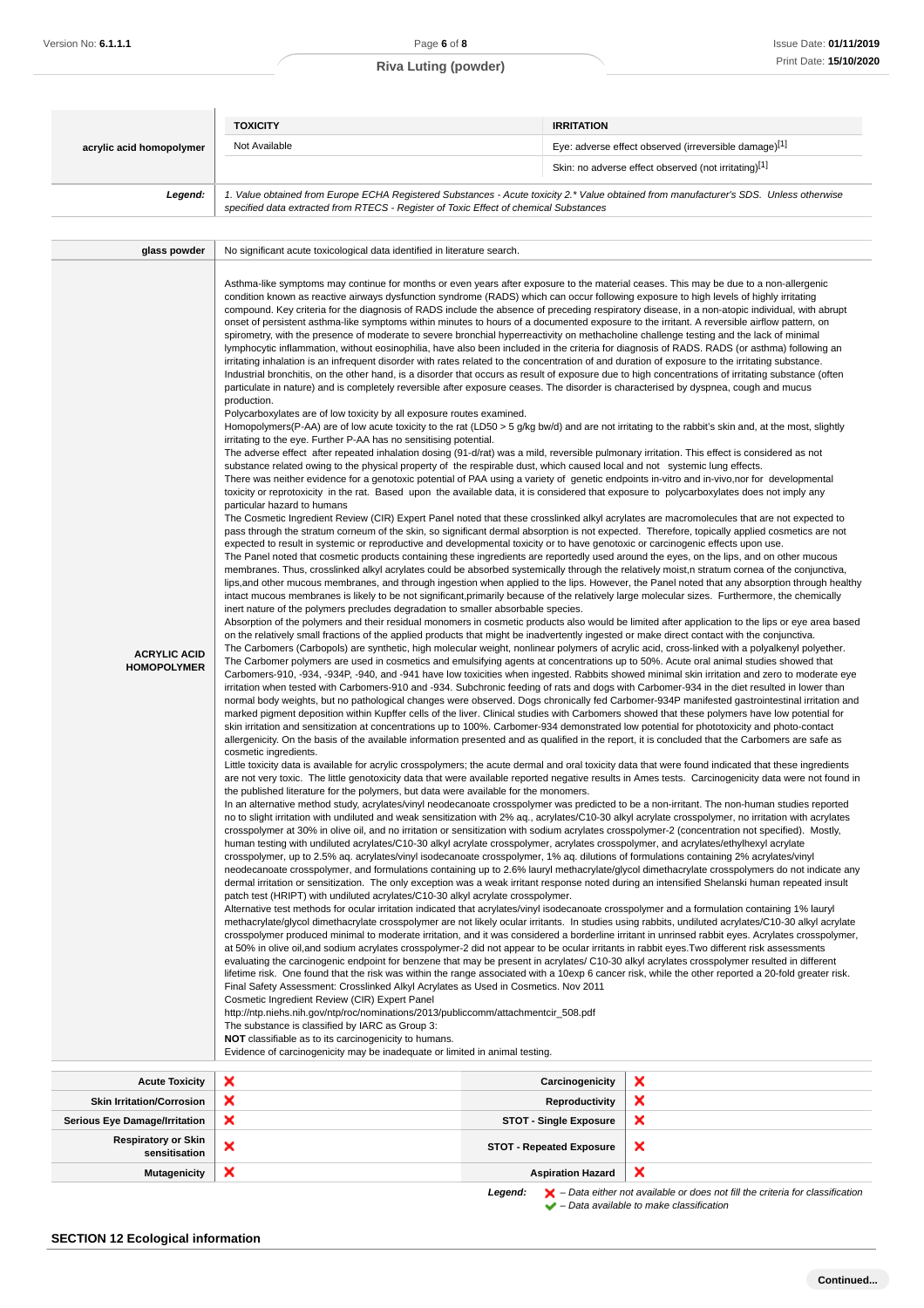**Toxicity**

| <b>Riva Luting (powder)</b> | Endpoint                | <b>Test Duration (hr)</b>                                                                                                                                                                                                                                                                                                                                                                       | <b>Species</b>                | Value            | Source           |
|-----------------------------|-------------------------|-------------------------------------------------------------------------------------------------------------------------------------------------------------------------------------------------------------------------------------------------------------------------------------------------------------------------------------------------------------------------------------------------|-------------------------------|------------------|------------------|
|                             | <b>Not</b><br>Available | Not Available                                                                                                                                                                                                                                                                                                                                                                                   | Not Available                 | Not<br>Available | Not<br>Available |
|                             | Endpoint                | <b>Test Duration (hr)</b>                                                                                                                                                                                                                                                                                                                                                                       | <b>Species</b>                | Value            | Source           |
| glass powder                | Not<br>Available        | Not Available                                                                                                                                                                                                                                                                                                                                                                                   | Not Available                 | Not<br>Available | Not<br>Available |
|                             | Endpoint                | <b>Test Duration (hr)</b>                                                                                                                                                                                                                                                                                                                                                                       | <b>Species</b>                | Value            | Source           |
| acrylic acid homopolymer    | <b>LC50</b>             | 96                                                                                                                                                                                                                                                                                                                                                                                              | Fish                          | 27mg/L           | 2                |
|                             | <b>EC50</b>             | 48                                                                                                                                                                                                                                                                                                                                                                                              | Crustacea                     | 47mg/L           | 2                |
|                             | <b>EC50</b>             | 72                                                                                                                                                                                                                                                                                                                                                                                              | Algae or other aquatic plants | $0.75$ mg/L      | $\overline{2}$   |
|                             | <b>NOEC</b>             | 72                                                                                                                                                                                                                                                                                                                                                                                              | Algae or other aquatic plants | $0.03$ mg/L      | $\overline{2}$   |
| Legend:                     |                         | Extracted from 1. IUCLID Toxicity Data 2. Europe ECHA Registered Substances - Ecotoxicological Information - Aquatic Toxicity 3. EPIWIN Suite<br>V3.12 (QSAR) - Aquatic Toxicity Data (Estimated) 4. US EPA, Ecotox database - Aquatic Toxicity Data 5. ECETOC Aquatic Hazard Assessment<br>Data 6. NITE (Japan) - Bioconcentration Data 7. METI (Japan) - Bioconcentration Data 8. Vendor Data |                               |                  |                  |

#### **DO NOT** discharge into sewer or waterways.

### **Persistence and degradability**

| Ingredient               | Persistence: Water/Soil | Persistence: Air |
|--------------------------|-------------------------|------------------|
| acrylic acid homopolymer | LOW                     | LOW              |
|                          |                         |                  |

# **Bioaccumulative potential**

| Ingredient               | <b>Bioaccumulation</b>   |  |  |
|--------------------------|--------------------------|--|--|
| acrylic acid homopolymer | LOW (LogKOW = $0.4415$ ) |  |  |
| Mobility in soil         |                          |  |  |
| Ingredient               | Mobility                 |  |  |

| l homopolvmer<br>acrylic ar <sup>r</sup><br>__ | <b>HIGH</b><br>ı (KC<br>1.201<br>-<br>_____<br>__<br>__ |  |  |
|------------------------------------------------|---------------------------------------------------------|--|--|
|                                                |                                                         |  |  |

# **SECTION 13 Disposal considerations**

| Waste treatment methods      |                                                                                                                                                                                                                                                                                                                                                                                                                                                          |  |  |  |
|------------------------------|----------------------------------------------------------------------------------------------------------------------------------------------------------------------------------------------------------------------------------------------------------------------------------------------------------------------------------------------------------------------------------------------------------------------------------------------------------|--|--|--|
| Product / Packaging disposal | <b>DO NOT</b> allow wash water from cleaning or process equipment to enter drains.<br>It may be necessary to collect all wash water for treatment before disposal.<br>In all cases disposal to sewer may be subject to local laws and regulations and these should be considered first.<br>• Where in doubt contact the responsible authority.<br>Consult State Land Waste Management Authority for disposal.<br>Bury residue in an authorised landfill. |  |  |  |

#### **SECTION 14 Transport information**

| Labels Required      |                       |  |
|----------------------|-----------------------|--|
| <b>Maring Pollut</b> | <b>NO</b>             |  |
| <b>HAZCHEM</b>       | t Applicable<br>Not / |  |

#### **Land transport (ADG): NOT REGULATED FOR TRANSPORT OF DANGEROUS GOODS**

**Air transport (ICAO-IATA / DGR): NOT REGULATED FOR TRANSPORT OF DANGEROUS GOODS**

**Sea transport (IMDG-Code / GGVSee): NOT REGULATED FOR TRANSPORT OF DANGEROUS GOODS**

**Transport in bulk according to Annex II of MARPOL and the IBC code**

Not Applicable

### **SECTION 15 Regulatory information**

**Safety, health and environmental regulations / legislation specific for the substance or mixture**

**glass powder is found on the following regulatory lists** Not Applicable

**acrylic acid homopolymer is found on the following regulatory lists**